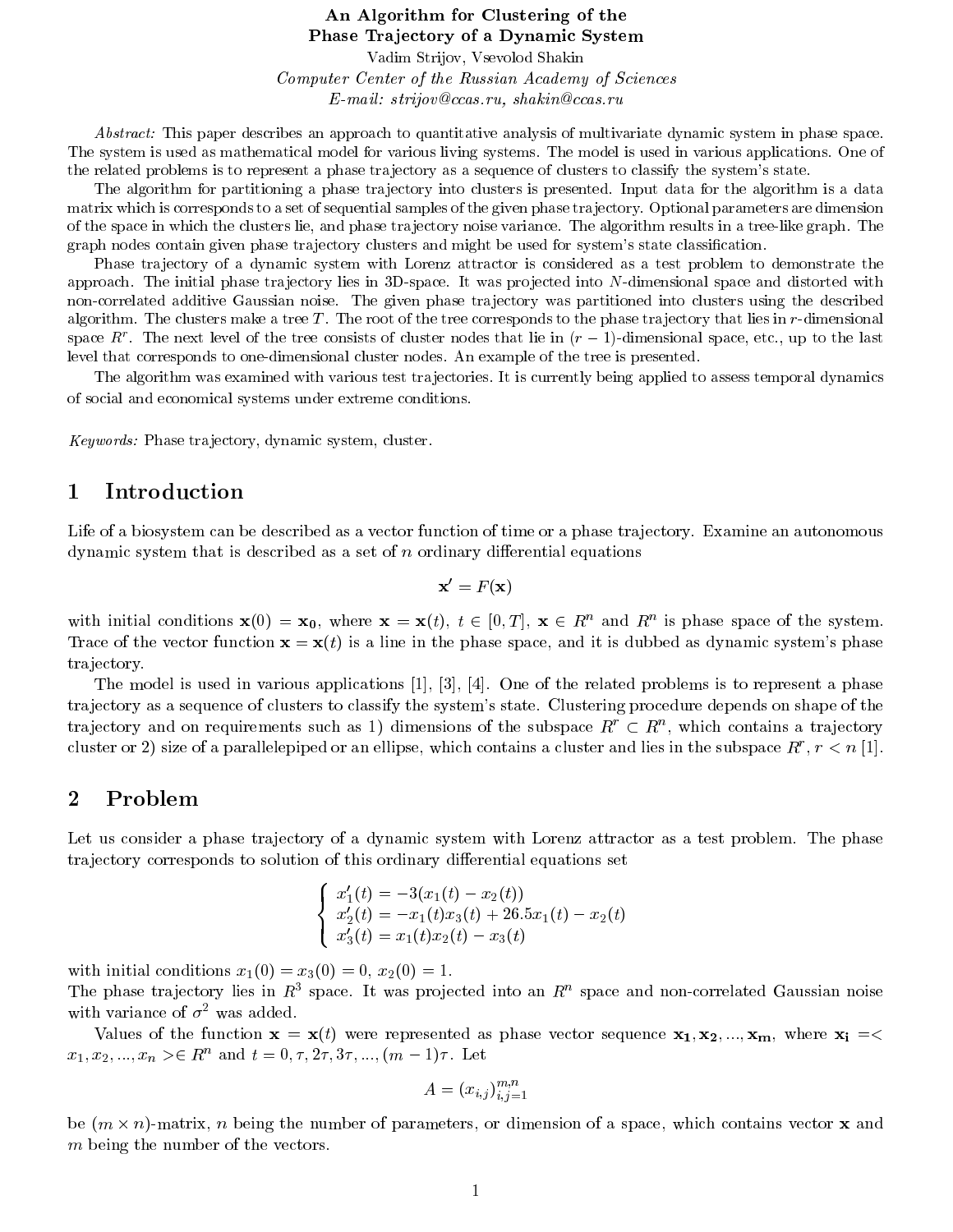Let  $S^p$  — image of A by linear projection f

$$
f:(A-B)\to S^p,
$$

A is finite well-ordered set of vectors  $A = \{x_i : x_i \in R^+, i = 1, ..., m\}$ ,  $S^r$  is finite well-ordered set of vectors  $S^p = \{s_i : s_i \in R^p, i = 1, ..., m\}, B = (b_{i,j})_{i,j=1}^{n}$  is residue matrix. The matrix B approximates  $S^p$  to f  $(A)$ .

With linear projection f each vector  $\mathbf{x}_i$  is projected accordingly to the vector  $\mathbf{s}_i$ ,  $i = 1, ..., m$ . Let the set  $S^p$  consists of well-ordered subsets  $S^r_{\epsilon}$ , where  $\mathcal{L}^{(j)}$  , where  $\mathcal{L}^{(j)}$  , where  $\mathcal{L}^{(j)}$ 

$$
S^p = \{S^p_\xi: S^p_\xi \subseteq R^{k \times p}, \xi = 1, ..., k\}
$$

under conditions  $\bigcup S_{\epsilon}^{p} = S^{p}$  and =1  $S_{\xi}^p = S^p$  and  $\bigcap S_{\xi}^p = \emptyset$ .  $S^p$ =1  $S_{\xi}^{\epsilon} = \emptyset$ .  $S^{\nu}$  is called the set of the phase trajectory A clusters that lies in a space  $R^p$ .

The following problems one to be solved: 1) Representing the matrix A as:

$$
A \to S^p + B
$$

where

 $S^p = \Box S^p_{\epsilon}$  is union  $-1$  $S_{\epsilon}$  is union is union of the phase transfer value (p  $\mathbf{r}$   $\mathbf{r}$   $\mathbf{v}$   $\mathbf{r}$   $\mathbf{r}$   $\mathbf{r}$   $\mathbf{r}$   $\mathbf{r}$   $\mathbf{r}$   $\mathbf{r}$   $\mathbf{r}$   $\mathbf{r}$   $\mathbf{r}$   $\mathbf{r}$   $\mathbf{r}$   $\mathbf{r}$   $\mathbf{r}$   $\mathbf{r}$   $\mathbf{r}$   $\mathbf{r}$  where  $\mathbf{r}$  is a sensor  $\mathbf{r}$  and  $\mathbf{r}$  and  $\mathbf{r}$ 

2) Constructing:

$$
T = \bigcup_{p=1}^{r} \left( \bigcup_{\xi=1}^{k} S_{\xi}^{p} + B \right)
$$

where 1 is tree that contains all the sets  $S<sup>r</sup>$ , which are placed in subsets  $R^1,..., R^r$ ,  $r =$ rank( $A = B$ ).

## 3 Algorithm

1. Dimension evaluation: To obtain the effective dimension [2] or rank of the matrix  $(A - B)$ , we are using the singular value decomposition

$$
A = UWV^T.
$$

The matrixes  $U$  and  $V$  are orthogonal; the matrix  $W$  contains decrescent singular values on its diagonal

$$
W = \text{diag}(w_1 \ge w_2 \ge ... \ge w_n \ge 0).
$$

Rank of the matrix  $(A - B)$  corresponds to the index r of the singular value  $w_r$  under condition

$$
\frac{w_r^2}{\sqrt{m}} \le \delta
$$

where  $\delta$  is a given value, related to the additive Gaussian noise. Two statements are held:

1. For the space dimension  $R^i$ :  $p = r$ ,  $r =$ rank( $A = D$ ), the phase trajectory, which is described with the matrix A will be represented as a singleton cluster

$$
A = S_1^{p=r} + B.
$$

2. A phase trajectory cluster that is lies in  $p$ -dimensional space can be represented as union of clusters that are lie in q-dimensional space,  $1 \le q \le p \le r$ ,  $r = rank(A - B)$ .

 $\boldsymbol{z}.$  Crusterisation: Consider clusterisation algorithm in space  $R$  . For the first iteration let each cluster  $S_{\xi}$  be containing only one vector  $\mathbf{x_i}, \mathbf{x_i} \in A$  and  $\zeta = i = 1, ..., m$ . The next iterations are done in the following way:

Let  $S_{\xi} = \{x_{\zeta}, \zeta = 1, ..., \ell\}$ . The median of the cluster  $S_{\xi}$  will be vector  $x_{\frac{1}{2}}$  if  $\ell$  is even or  $x_{\frac{1+1}{2}}$  if  $\ell$  is odd.

$$
\begin{cases} \operatorname{med}(S_{\xi}^1) = \mathbf{x}_{\frac{1}{2}}, & \text{if } \operatorname{mod}_2(l) = 0\\ \operatorname{med}(S_{\xi}^1) = \mathbf{x}_{\frac{l+1}{2}}, & \text{if } \operatorname{mod}_2(l) = 1 \end{cases}
$$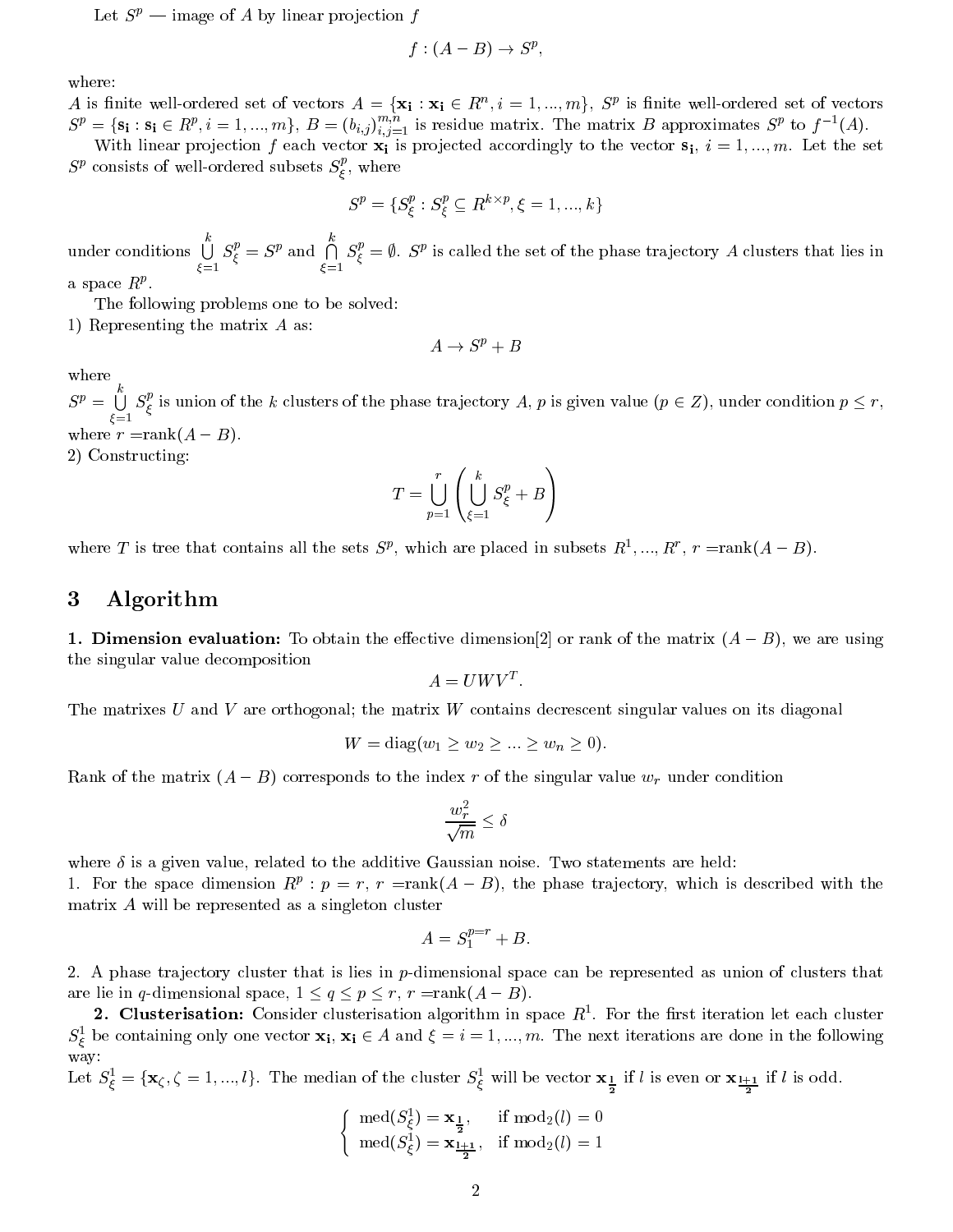For  $\zeta = \zeta, ..., \kappa - 1$  clusters  $S_{\xi-1}, S_{\xi}, S_{\xi+1}$  are taken. If the distance (in given metric) between med $(S_{\xi-1})$  and  $\text{med}(S_\xi)$  is less than the distance between  $\text{med}(S_\xi)$  and  $\text{med}(S_{\xi+1})$ , then the cluster  $S_\xi$  is joined to the cluster  $S_{\bar{\xi}-1}$  right side, otherwise the cluster  $S_{\bar{\xi}}$  is joined to the cluster  $S_{\bar{\xi}+1}$  left side. We can join the cluster to its left of right neighbours if and only if the dimension of the space that contain both clusters is not greater then 1. Iteration process is terminated when there will be no clusters  $S_{\xi}$ ,  $\xi = 1,...,k$  to join to their right or left neighborhood clusters.

Consider clusterisation algorithm in space  $R$  . Let the set of the clusters  $S^i$  consists of well-ordered subsets  $S^r_{\epsilon}$  is a set of  $S^r_{\epsilon}$ 

$$
S^p = \{S^p_\xi : S^p_\xi \subseteq R^{k \times p}, \xi = 1, ..., k\}.
$$

Then we can join the cluster  $S_{\xi}^*$  to its left or right neighbour cluster in  $p$ -dimensional space like we did it 1-dimensional space.

## 4 Programming

 $\sim$  . The contract of the contract of the contract of the contract of the contract of the contract of the contract of the contract of the contract of the contract of the contract of the contract of the contract of the co

1. Solve the Lorenz ordinary differential equations system:

```
la=evaluate((x(t), y(t), z(t))\verb+odeSolve((x '(t) == -3 (x(t) - y(t)),y'(t) = -x(t) z(t) + 26.5 x(t) - y(t),z'(t) = x(t) y(t) - z(t),x(0) == x(0) == 0, y(0) == 1,(x, y, z),
                   (t, 0, 40)
         \lambda
```
2. Represent the given phase trajectory as a matrix:

```
tan = 0.01tau = 0.01;
A=tble(la,(t,0,40,tau));
```
)

 $\lambda$ 

3. Project the matrix to  $n$ -dimensional space and add a noise:

```
n = rnd(integer, (4,10));C= \text{rndTable}((n),(n));
B= makeNoise((n,length(A),sigma2);
A=freeRotate(A,C)+B;
```
4. Evaluate the factual dimensions of the matrix A:

```
(u, w, v)=singularValues(A);
r=findItemIndex(min(w, w2>sigma2));
```
 $\sigma$ . Evaluate clusters for the sets  $\sigma$ , ...,  $\sigma$  and construct the tree  $T$ :

```
T = ()\sim \sim \sim \simfor(i=1,i<=r,i++,
          T=append(
                     \mathbf{T}\sim \simevaluateClusters(A,i)
          );
```
);

The results are placed in structured array T.

## 5 Results

The initial phase trajectory projection to a plane surface is shown on Fig. 1: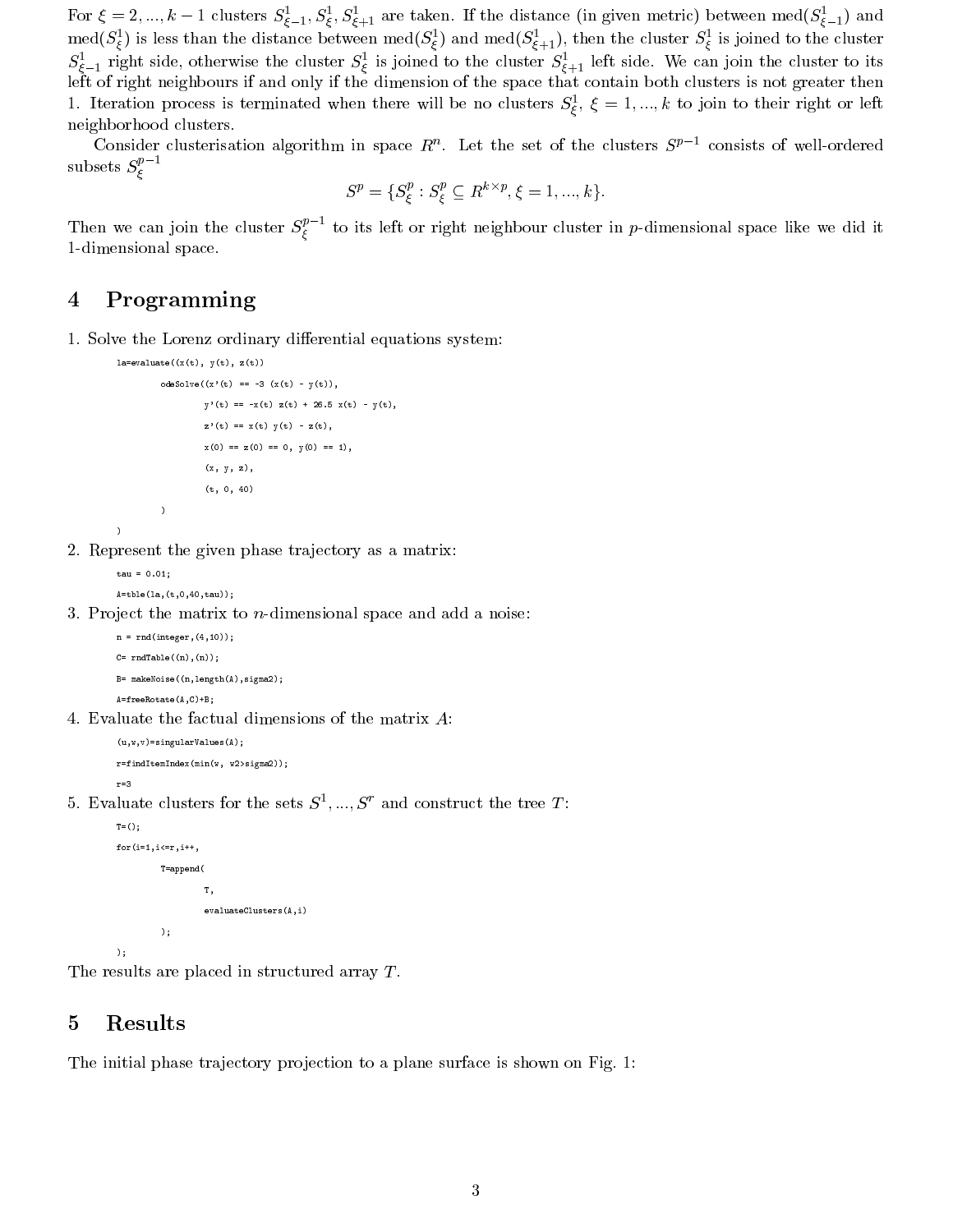

Fig 1. The initial phase trajectory projection to a plane surface

The given phase trajectory was partitioned into clusters by the described algorithm. Some clusters of the phase trajectory are shown on the Fig. 2.



Fig. 2 Some clusters of the phase trajectory

To display cluster relations, we make set of the clusters if they lie in the same plane with exactness to  $\pm \frac{\sigma^2}{2}$ . (on the Fig. 3 only one set is shown).



Fig. 3 Set of the clusters that lie in the same plane

The clusters make a tree  $T$ . The root of the tree corresponds to the phase trajectory that lies in  $r$ -dimensional  $\mathop{\rm space}\nolimits R$  . The next level of the tree consists of cluster nodes that he in  $(r-1)$ -dimensional space, et cetera until the last level that corresponds to 1-dimensional cluster nodes. An example of the tree is shown on the Fig . 4.